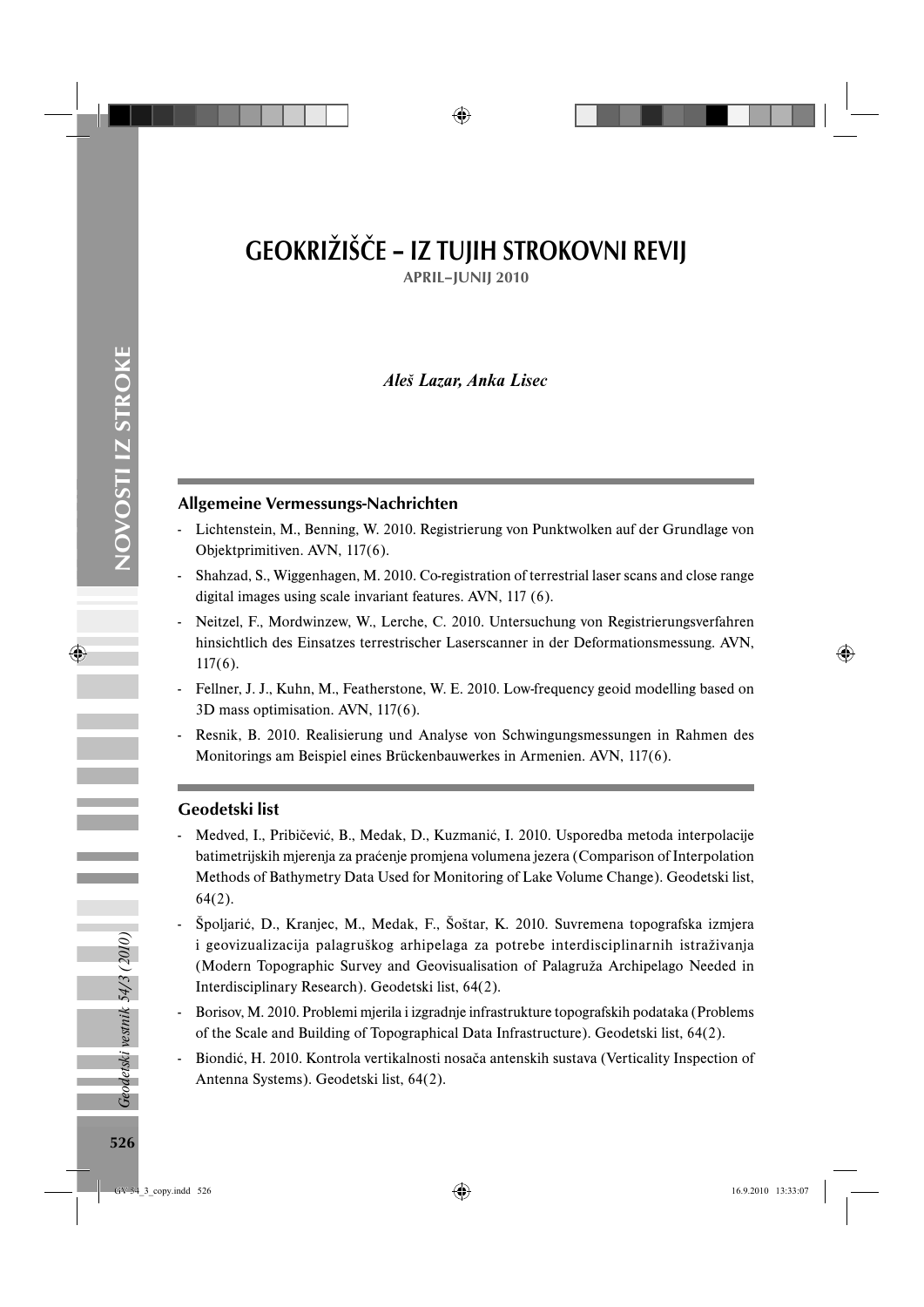## GeoInformatica

- Ehsani, A. H., Quiel, F., Malekian, A. 2010. Effect of SRTM resolution on morphometric feature identification using neural network - self organizing map. GeoInformatica, 14(4).
- Whang, K. Y., Lee, J. G., Kim, M. S., Lee, M. J., Lee, K. H. 2010. Tightly-coupled spatial database features in the Odysseus/OpenGIS DBMS for high-performance. GeoInformatica, 14(4).
- Baumann, P. 2010. The OGC web coverage processing service (WCPS) standard. GeoInformatica, 14(4).
- Hornsby, K. S., Joshi, K. 2010. Combining ontologies to automatically generate temporal perspectives of geospatial domains. GeoInformatica, 14(4).
- Bae, W. D., Alkobaisi, S., Leutenegger, S. T. 2010. IRSJ: incremental refining spatial joins for interactive queries in GIS. GeoInformatica, 14(4).

## ISPRS Journal of Photogrammetry and Remote Sensing

- Tournaire, O., Brédif, M., Boldo, D., Durupt, M. 2010. An efficient stochastic approach for building footprint extraction from digital elevation models. ISPRS Journal of Photogrammetry and Remote Sensing, 65(4).
- Du, S., Guo, L. 2010. Modeling and querying approximate direction relations. ISPRS Journal of Photogrammetry and Remote Sensing, 65(4).
- Pisek, J., Chen, J. M., Lacaze, R., Sonnentag, O., Alikas, K. 2010. Expanding global mapping of the foliage clumping index with multi-angular POLDER three measurements: Evaluation and topographic compensation. ISPRS Journal of Photogrammetry and Remote Sensing, 65(4).
- Soheilian, B., Paparoditis, N., Boldo, D. 2010. 3D road marking reconstruction from streetlevel calibrated stereo pairs. ISPRS Journal of Photogrammetry and Remote Sensing, 65(4).
- Lichti, D. D., Kim, C., Jamtsho, S. 2010. An integrated bundle adjustment approach to range camera geometric self-calibration. ISPRS Journal of Photogrammetry and Remote Sensing, 65(4).
- Korpela, I., Ørka, H. O., Hyyppä, J., Heikkinen, V., Tokola, T. 2010. Range and AGC normalization in airborne discrete-return LiDAR intensity data for forest canopies. ISPRS Journal of Photogrammetry and Remote Sensing, 65(4).
- Potgieter, A. B., Apan, A., Hammer, G., Dunn, P. 2010. Early-season crop area estimates for winter crops in NE Australia using MODIS satellite imagery. ISPRS Journal of Photogrammetry and Remote Sensing, 65(4).
- Erten, E., Reigber, A., Hellwich, O. 2010. Generation of three-dimensional deformation maps from InSAR data using spectral diversity techniques. ISPRS Journal of Photogrammetry and Remote Sensing, 65(4).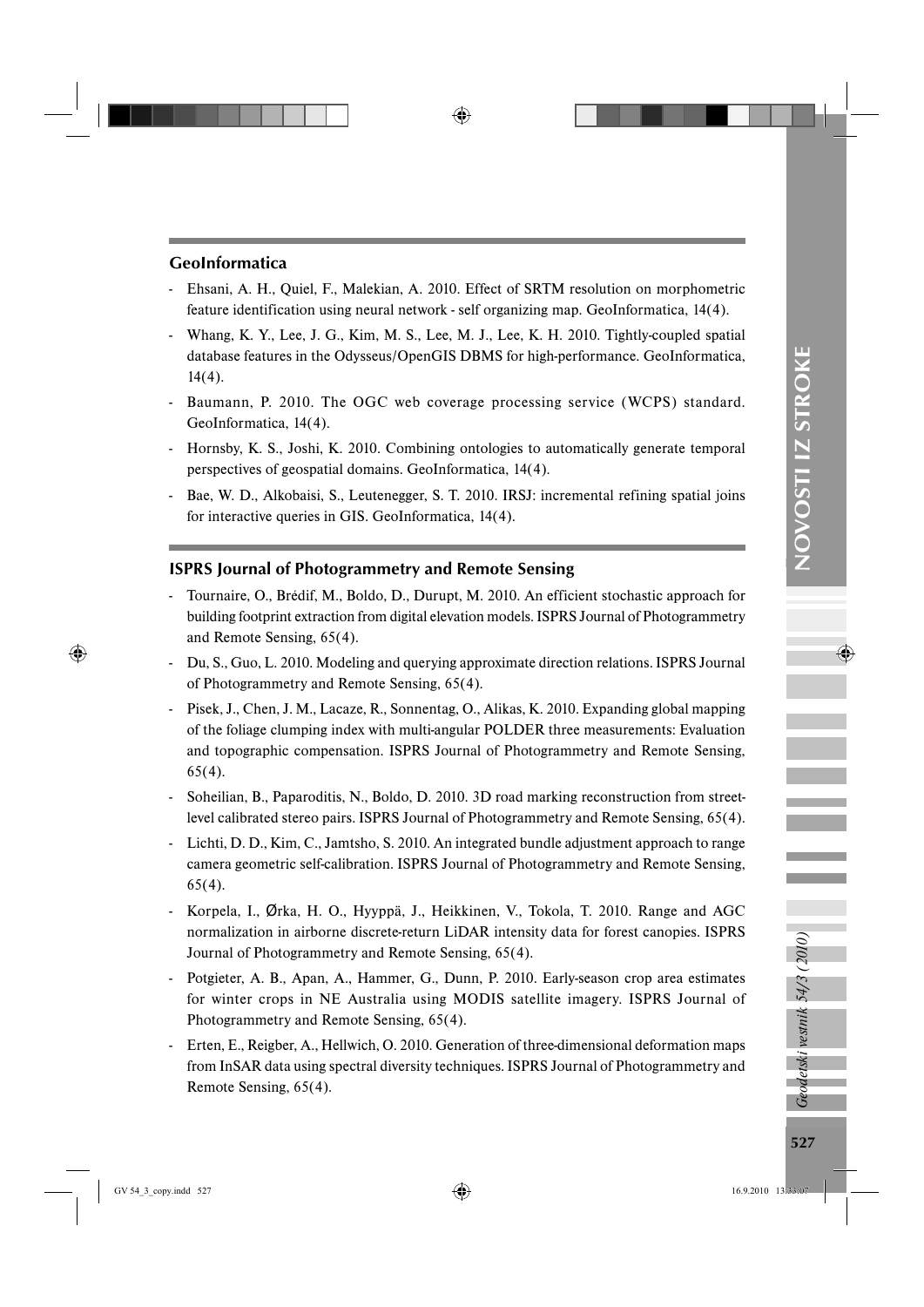- Tian, Y., Gerke, M., Vosselman, G., Zhu, Q. 2010. Knowledge-based building reconstruction from terrestrial video sequences. ISPRS Journal of Photogrammetry and Remote Sensing, 65(4).
- Markelin, L., Honkavaara, E., Hakala, T., Suomalainen, J., Peltoniemi, J. 2010. Radiometric stability assessment of an airborne photogrammetric sensor in a test field. ISPRS Journal of Photogrammetry and Remote Sensing, 65(4).

## Journal of Geodesy

- Dilssner, F., Springer, T., Flohrer, C., Dow, J. 2010. Estimation of phase center corrections for GLONASS-M satellite antennas. Journal of Geodesy, 84(8).
- Bermejo-Solera, M., Otero, J. 2010. Global optimization of the Gauss conformal mappings of an ellipsoid to a sphere. Journal of Geodesy, 84(8).
- Petrie, E. J., King, M. A., Moore, P., Lavallée, D. A. 2010. A first look at the effects of ionospheric signal bending on a globally processed GPS network. Journal of Geodesy, 84(8).
- Filmer, M. S., Featherstone, W. E., Kuhn, M. 2010. The effect of EGM2008-based normal, normal-orthometric and Helmert orthometric height systems on the Australian levelling network. Journal of Geodesy, 84(8).
- Abbondanza, C., Sarti, P. 2010. Effects of illumination functions on the computation of gravity-dependent signal path variation models in primary focus and Cassegrainian VLBI telescopes. Journal of Geodesy, 84(8).
- Dill, R., Dobslaw, H. 2010. Short-term polar motion forecasts from earth system modeling data. Journal of Geodesy, 84(9).
- Hobiger, T., Kinoshita, Y., Shimizu, S., Ichikawa, R., Furuya, M. 2010. On the importance of accurately ray-traced troposphere corrections for Interferometric SAR data. Journal of Geodesy, 84(9).
- Prószyński, W. 2010. Another approach to reliability measures for systems with correlated observations. Journal of Geodesy, 84(9).
- Hirt, C., Featherstone, W. E., Marti, U. 2010. Combining EGM2008 and SRTM/DTM2006.0 residual terrain model data to improve quasigeoid computations in mountainous areas devoid of gravity data. Journal of Geodesy, 84(9).
- Geng, J., Meng, X., Dodson, A. H., Teferle, F. N. 2010. Integer ambiguity resolution in precise point positioning: method comparison. Journal of Geodesy, 84(9).

## Photogrammetric Engineering & Remote Sensing

- Redweik, P., Roque, D., Marques, A., Matildes, R., Marques, F. 2010. Triangulating the Past – Recovering. Portugal's Aerial Images Repository. PE&RS, 76(9).
- Cramer, M., Haala, N. 2010. DGPF Project: Evaluation of Digital Photogrammetric Aerialbased Imaging Systems - Overview and Results from the Pilot Center. PE&RS, 76(9).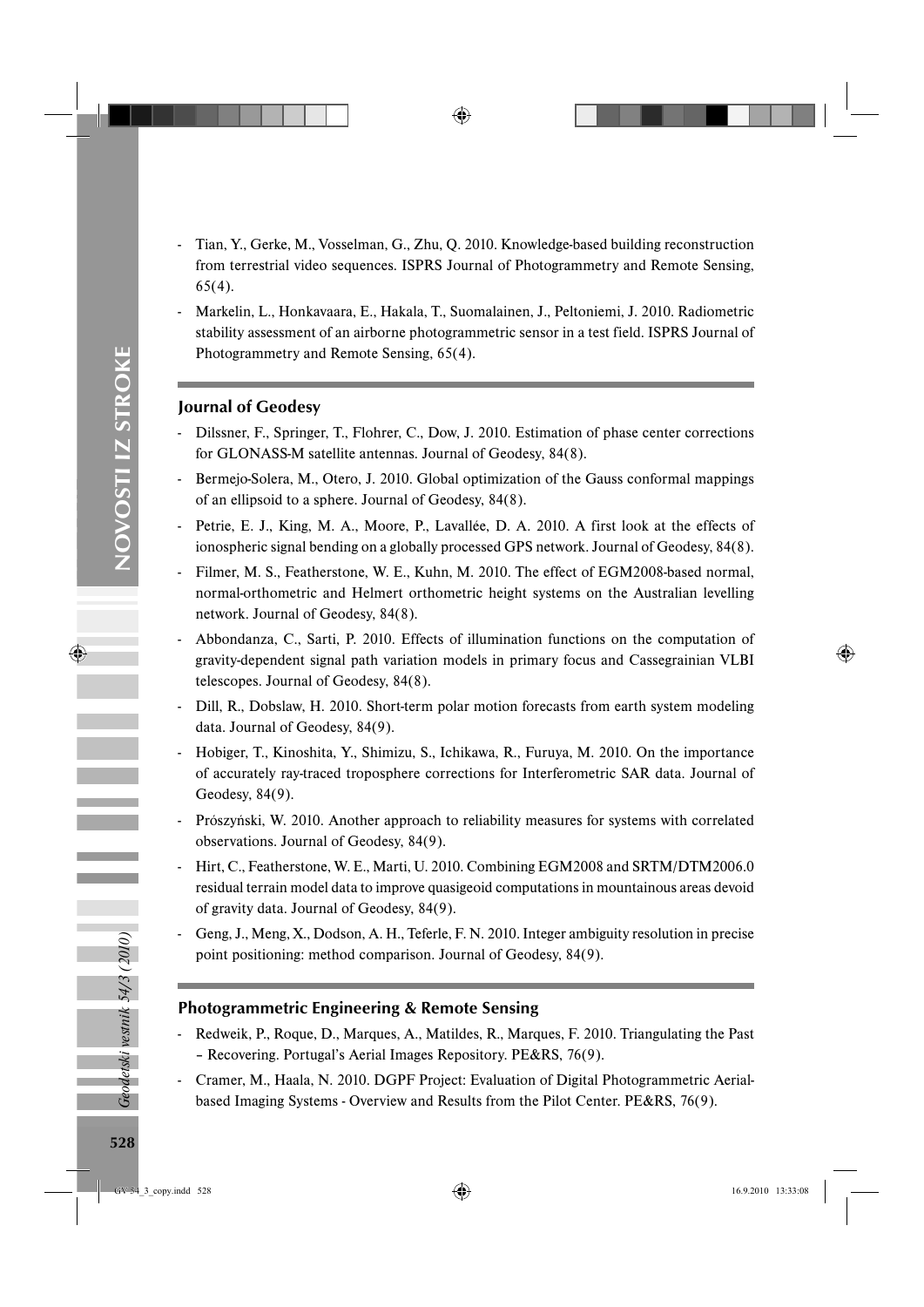- Radhadevi, P.V., Solanki, S. S., Nagasubramanian, V., Mahapatra, A., Sudheer Reddy, D., Jyothi, M. V., Sumanth, K., Saibaba, J., Varadan, G. 2010. New Era of Cartosat Satellites for Large Scale Mapping. PE&RS, 76(9).
- Alobeid, A., Jacobsen, K., Heipke, C. 2010. Comparison of Matching Algorithms for DSM Generation in Urban Areas from Ikonos Imagery. PE&RS, 76(9).
- Jutzi, B., Gross, H. 2010. Investigations on Surface Reflection Models for Intensity Normalization in Airborne Laser Scanning (ALS) Data. PE&RS, 76(9).
- Crosetto, M., Monserrat, O., Iglesias, R., Crippa, B. 2010. Persistent Scatterer Interferometry: Potential, Limits and Initial C- and X-band Comparison. PE&RS, 76(9).
- Wegner, J. D., Auer, S., Soergel, U. 2010. Extraction and Geometrical Accuracy of Doublebounce Lines in High Resolution SAR Images. PE&RS, 76(9).
- Hänsch, R. 2010. Complex-Valued Multi-Layer Perceptrons An Application to Polarimetric SAR Data. PE&RS, 76(9).

#### Survey Review

- Gil, M., Ortiz, L. J, Rego, T., Gelpi, L. 2010. The correction of the pseudoscopic effect on Quickbird satellite imagery. Survey Review, 42(318).
- Kotsakis, C., Katsambalos, K. 2010. Quality analysis of global geopotential models at 1542 GPS/levelling benchmarks over the Hellenic mainland. Survey Review, 42(318).
- Zrinjski, M., Džapo, M. 2010. Geodetic basis of the longest tunnel in the Republic of Croatia. Survey Review, 42(318).
- Tong, X., Meng, X., Ding, K. 2010. Estimating geometric parameters of highways and railways using least-squares adjustment. Survey Review, 42(318).
- Helali, H., Awange, J. L., Omidi, E. 2010. Using areal-scale as opposed to the linear-scale for map projections. Survey Review, 42(318).
- Aleksic, I. R., Odalovic, O. R., Blagojevic, D. M. 2010. State survey and real estate cadastre in Serbia development and maintenance strategy. Survey Review, 42(318).
- Silva, I., Pantoja, A., Toledo, J. C. 2010. A quality management system for positioning with GNSS technology. Survey Review, 42(318).
- Armenteros, J. A., Gil, A. J. 2010. A Methodology for creating RTK positioning coverage maps via a radio modem link to CORS stations. Survey Review, 42(318).

## Zeitschrift für Geodäsie, Geoinformation und Landmanagement

- Bottmeyer, M. 2010. Kunst, Kultur und Geodäsie Flächenmanagement im Rahmen der »Ruhr.2010«. ZFV, 135(3).
- Lucht, H. 2010. Vor 20 Jahren Aus der Arbeit im Deutschen Städtetag nach der politischen Wende. ZFV, 135(3).